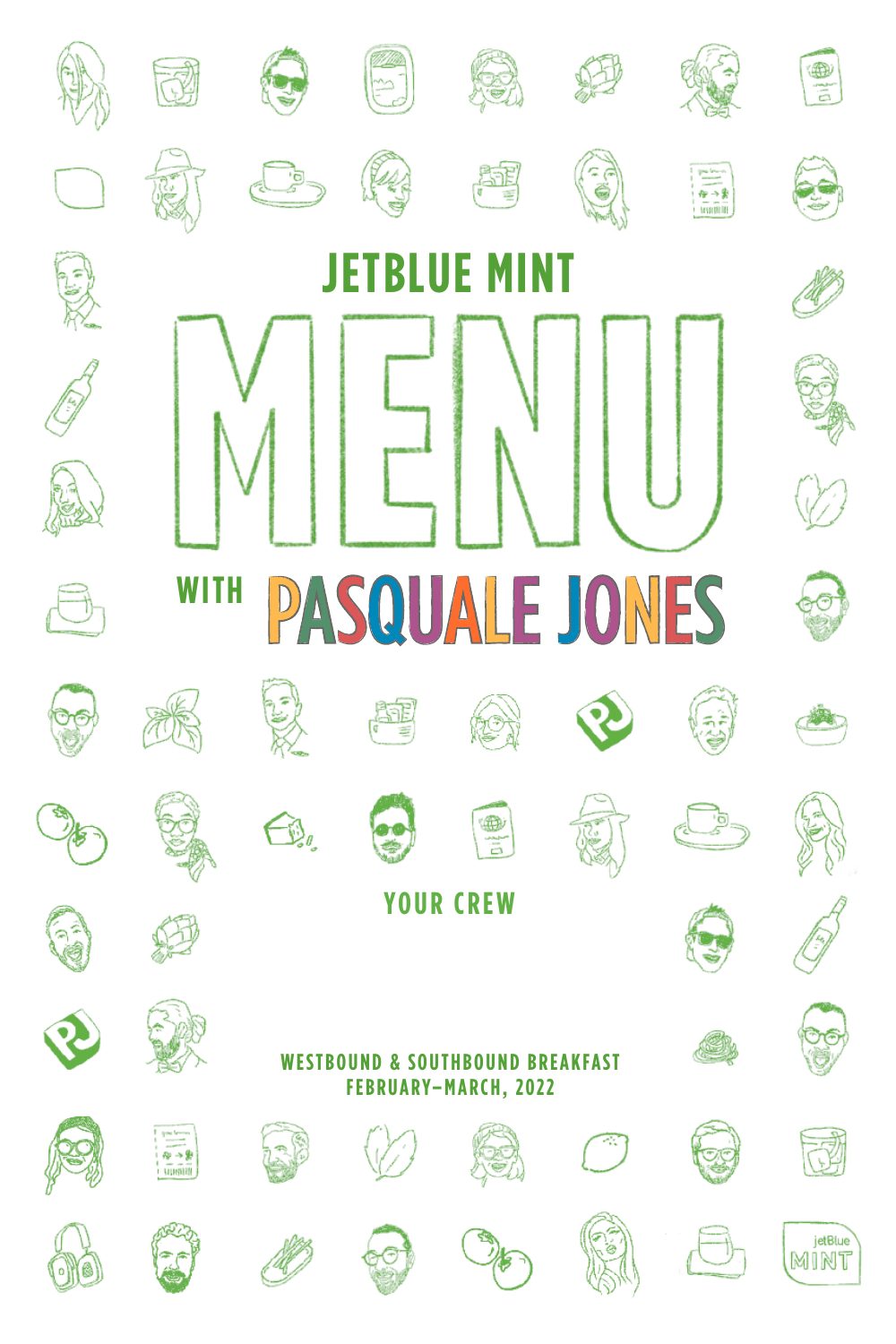## **WELCOME SNACK**

### **ROTATING SELECTION**

#### **COFFEE & TEA**

| <b>ESPRESSO</b>                                                 | Brooklyn Roasting Company, Brooklyn, NY |  |  |
|-----------------------------------------------------------------|-----------------------------------------|--|--|
| Espresso<br>Americano (hot or iced)<br>Cappuccino (hot or iced) |                                         |  |  |
| DRIP COFFEE                                                     | Dunkin' Coffee                          |  |  |
| TEA                                                             | Teapigs Tea, New York, NY & London, UK  |  |  |
| Chamomile Flowers, Earl Grey Strong,                            |                                         |  |  |

English Breakfast, Green Tea, Peppermint Leaves

**\*Oat milk available upon request.** 

## **PARTING GIFT**

**CHOCOLATE COVERED CASHEWS Hu, NY** 

## **SMALL PLATES**

Choose 3 of 5. Please note: the first three dishes are served chilled.

| MARINATED PINEAPPLE v, df, gf, nf                 | toasted coconut oats                             |
|---------------------------------------------------|--------------------------------------------------|
| <b>GREEK YOGURT</b> v, gf, (nf upon request)      | strawberry jam, walnuts                          |
| <b>SMOKED TROUT</b><br>df, nf, (qf upon request)  | cherry tomatoes, cucumber,<br>citrus breadcrumbs |
| QUINOA PANCAKES v, nf                             | roasted peaches, maple syrup                     |
| <b>POACHED EGG</b><br>v, nf, (df/qf upon request) | San Marzano tomato sauce,<br>chickpeas, crostini |

Side of maple-glazed bacon available on request v vegetarian | df dairy-free | vg vegan | gf gluten-free | nf nut-free If 'upon request' is noted, crew will omit ingredient(s) to meet dietary preference.

## **GASTRO GLOSSARY**

an Italian heirloom tomato varietal with **SAN MARZANO** thick flesh and fewer seeds which has sweet and less acidic flavor